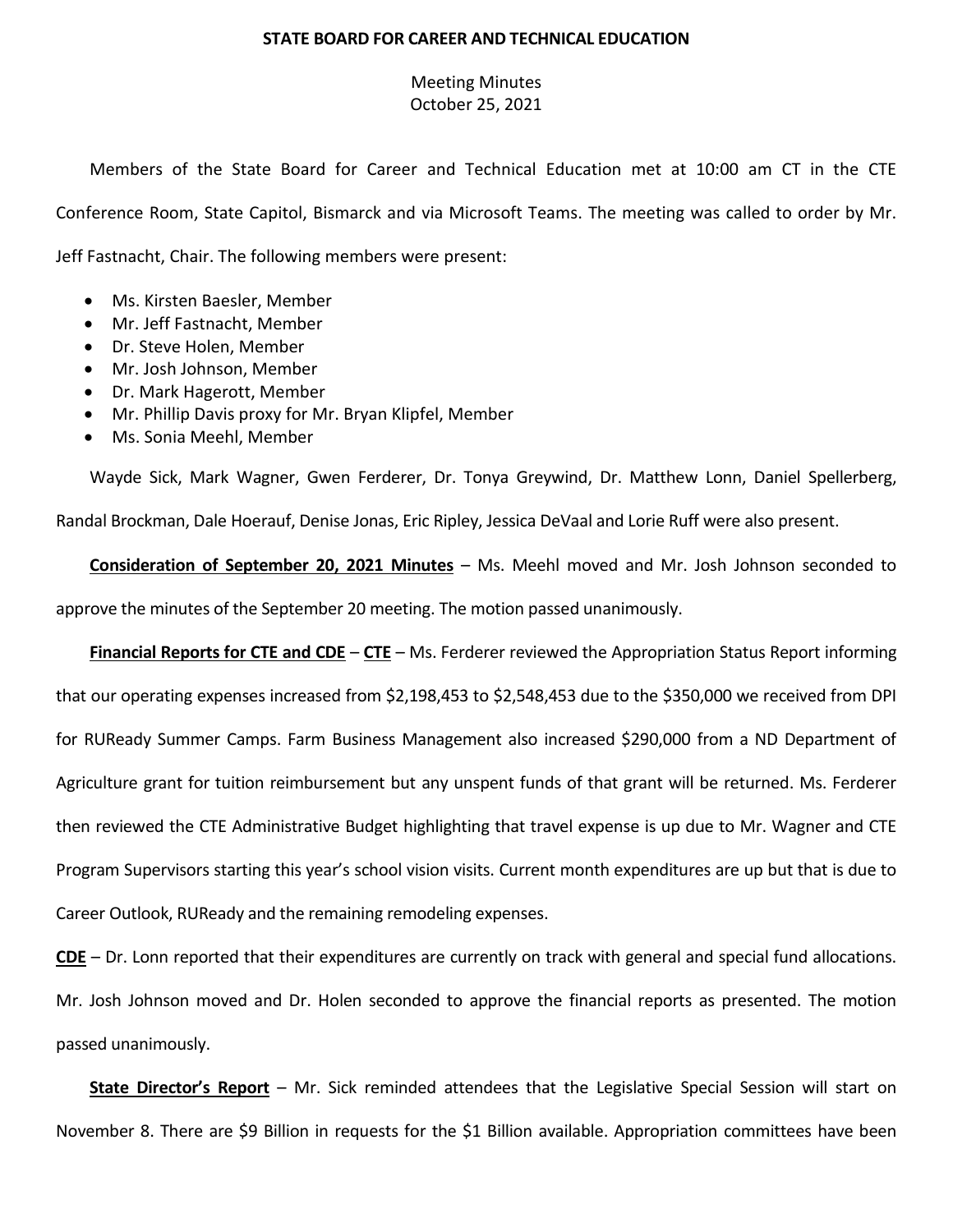meeting in October reviewing the requests that were due October 6. The Governor's office proposed \$10 million to meet the health monitoring in the Coronavirus Capital Projects Fund and Representative Heinert has added \$30 million to meet the demand. There is also a total of \$85 million with \$6 million to go to full-service community schools.

September 20-21, 2021, Mr. Sick attended the Cognia/PK-20 W Cyber Security meeting and on September 29 he presented on TrainND at the High Education Interim Committee meeting.

Mr. Sick and Ms. Hersch, CTE Career Resource Network Supervisor, have been presenting at Choice Ready Workshops in Minot (October 4), Bismarck (October 6) and Fargo (October 11).

Mr. Sick presented at the Education Funding Committee meeting October 7 to clarify CTE's budget, transportation costs if there are more centers, Emergency Commission requests and update on Coronavirus Capital Projects Funds.

Workforce Development Council Career Exploration and Skills Gap meeting was held October 14. Mr. Sick presented the Summary of Work Opportunities for Students Ages 16-17 that was developed from the large document from U.S. Department of Labor. This condensed document is now part of our Work-Based Learning Guidance.

The CTE Capital Projects Grant Review Team had their 2<sup>nd</sup> meeting on October 14. They reviewed the updated Federal Guidance and conducted a high level review of all the grant applications that were received. Senator Bekkadahl suggested that the review team should not meeting until after the special session to determine new funding and regulations. They are set to meet in early December.

Mr. Sick reviewed the revised In-Demand Occupations list that is on the ND Job Service website. This list has increased from 75 to 110 and jobs that do not require training are not on this list. The ND Career Builders lists come from ND University System and list occupations that qualify for scholarship and lean repayment.

Mr. Sick presented the Alternative Licenses list for CTE programs and where instructors are coming from. This list includes instructors from Transition to Teaching, TIP program, Praxis testing and those going through Higher Education.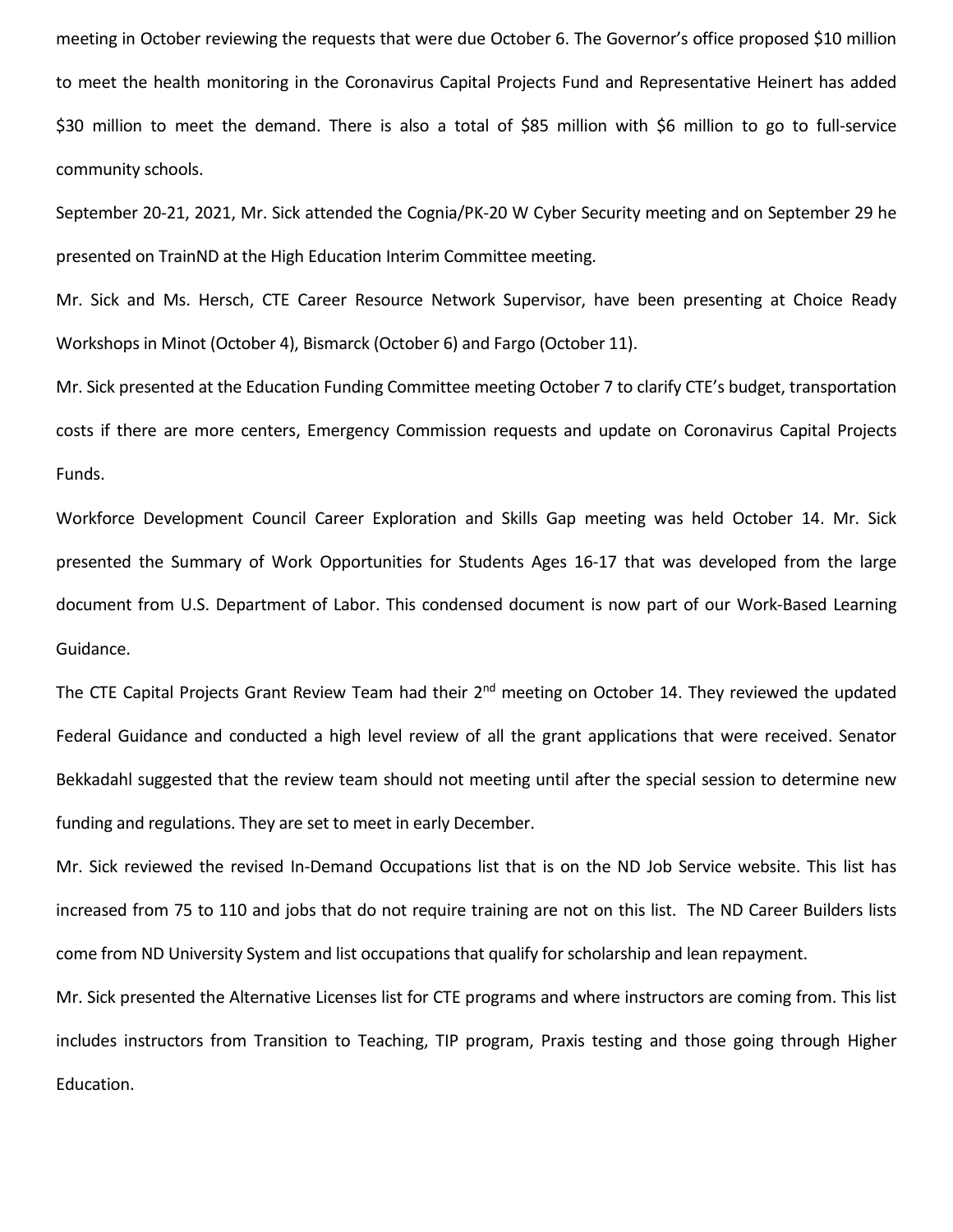Upcoming events include: October 27-28 Advance CTE Fall Meeting – Mr. Sick will be presenting Principle 5 of the Shared Vision – Access to CTE without Boundaries. He will also be presenting Coronavirus Capital Projects Funds to ND School Board Association on October 29. On November 9 the CTE Director's Quarterly meeting will be held in CTE Conference Room. Workforce Development Council Quarterly meeting will be held November 18 in Oakes. They will be touring the SE Region Career & Technology Center.

**CDE Report** – Dr. Lonn reported that they are still working on updating their Dashboard. Current enrollment for CDE since July 1 is 5,000 which is down 8.5% from last year at this time which was 5,500 but up 67% prepandemic which was 3,014. Dr. Lonn reviewed their SmartLab Landscape which was developed 5 years ago and is a project-based blended learning program. Currently there are approximately 4,000 students across the state that have access to these labs. These students are not included in their overall enrollment numbers. CDE staff are busy with presentations at the NDCEL Conference and ND School Board Association Conference and also hosting a round table at the ND Small Organized Schools Rural Summit.

**Revised Annual Plans and Comparison Report** – Mr. Sick reviewed the 2019-2021 Biennium General Fund Expenditures. Our agency had a remaining appropriation of \$925,016.66 for the biennium and OMB reported that several state agencies had turnback funds due to reduction in travel, office supply needs, etc. during the pandemic. For the 2022 Revised Budgets we have a total general fund of \$13,593,953 which is 51% of our 2021- 2023 Biennium General Fund Appropriation. This amount also includes the new and expanding programs that were previously approved this year. Discussion was held what to do if recovery funds are not available for Fiscal Year 2023 as our budget is so close. Historically to recover funds an adjustment in reimbursement across all school entities has occurred and we may have to resort to that this biennium. Mr. Josh Johnson moved to accept the new revised budget and Dr. Hagerott seconded. A roll call vote was administered:

Ms. Baesler - Aye Dr. Hagerott – Aye Dr. Holen – Aye Mr. Josh Johnson – Aye Mr. Davis – Aye Ms. Meehl – Aye Mr. Fastnacht – Aye Motion passed unanimously.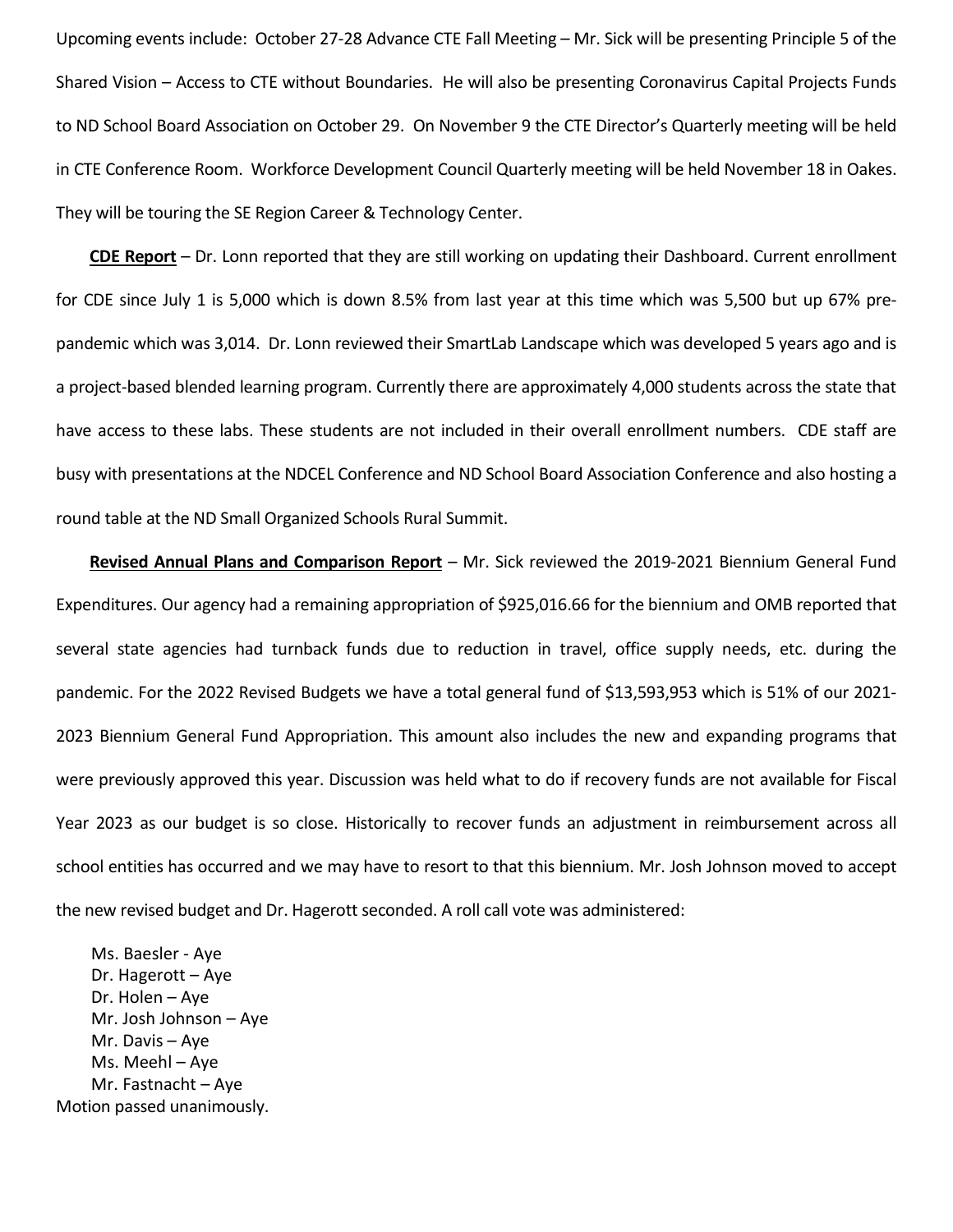Mr. Sick then presented the Carl Perkins Budget Report showing the 2021 Actual Expenditures totaling \$5,137,986 and the 2022 revised plans reflecting any carryover funds and new funds for a total of \$6,099,426. Mr. Sick provided clarification on funding obligations, the breakout being - 5% administration, 10% leadership and 85% grants to schools. Ms. Meehl then moved to approve the proposed 2022 Revised Budget for Carl Perkins Obligations and Dr. Holen seconded. A roll call vote was administered:

Ms. Baesler - Aye Dr. Hagerott – Aye Dr. Holen – Aye Mr. Josh Johnson – Aye Mr. Davis – Aye Ms. Meehl – Aye Mr. Fastnacht – Aye Motion passed unanimously.

**New & Expanding Program Requests** – Mr. Sick reported the new program request applications we have received include Griggs County Agriculture, Midkota Agriculture, SE Area CTC Information Technology and Williston Agriculture totaling \$44,844.60 in state general fund. Knowing that our budget is tight and there may not be state funding available at reimbursement time, approving these programs would give recipients access to Perkins funding. Mr. Sick reported that these applications might only be requesting program approval and may not be operating this school, the Williston Agriculture is not operating this year. Mr. Sick's administrative recommendation is to approve them as they have met all the requirements so they have access to Perkins funding but no state general funding unless we know at the end of this fiscal year if we have available funds.

Mr. Josh Johnson moved to approve the new program requests without the allocated state general funds but will have access to Perkins funding and Dr. Holen seconded it. A roll call vote was administered:

Ms. Baesler - Aye Dr. Hagerott – Aye Dr. Holen – Aye Mr. Josh Johnson – Aye Mr. Davis – Aye Ms. Meehl – Aye Mr. Fastnacht – Aye Motion passed unanimously.

These requests will be re-evaluated at a future meeting to determine if state general funding is available.